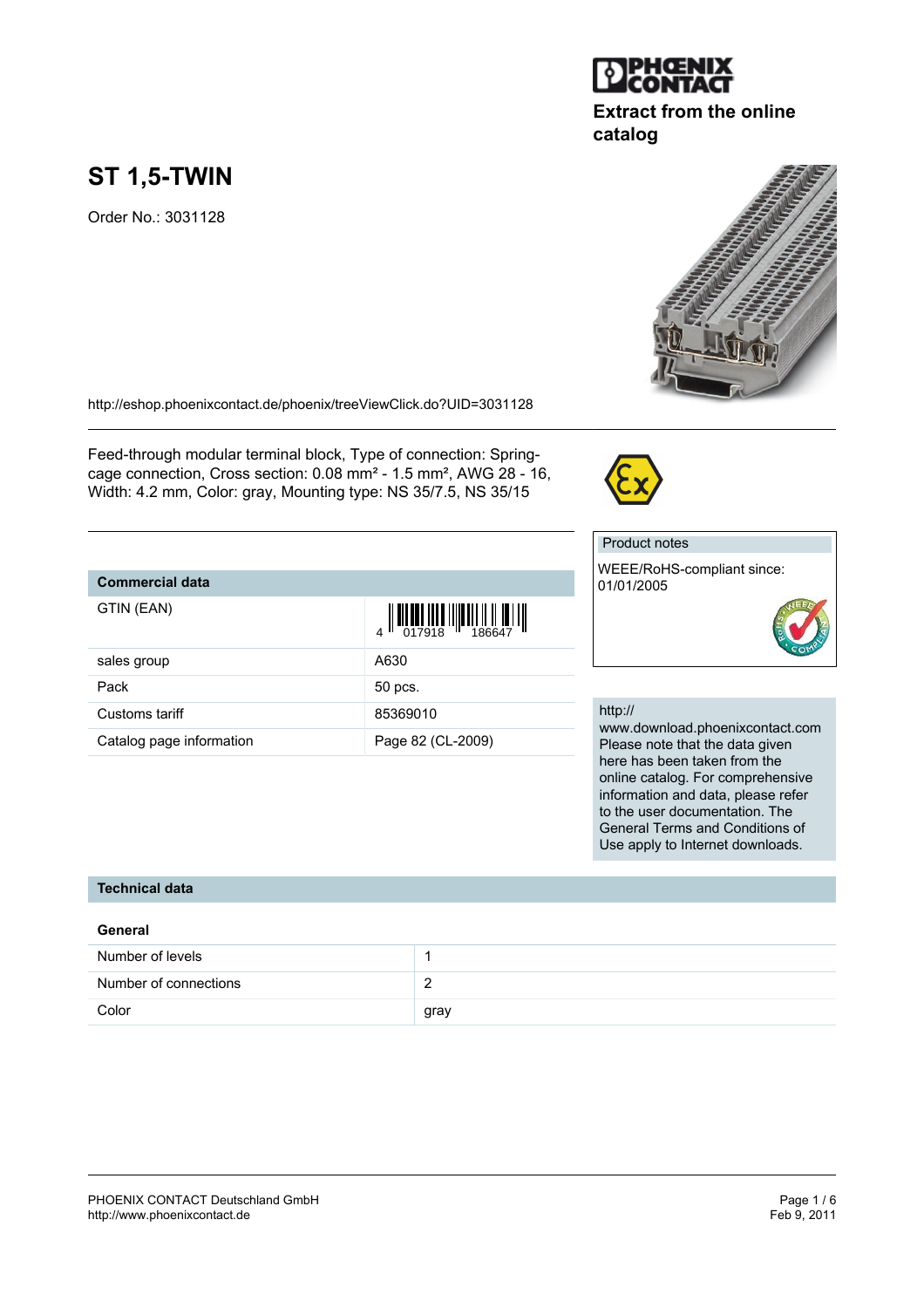| Insulating material                | <b>PA</b>        |  |
|------------------------------------|------------------|--|
| Inflammability class acc. to UL 94 | V <sub>0</sub>   |  |
| <b>Dimensions</b>                  |                  |  |
| Width                              | $4.2 \text{ mm}$ |  |
| Length                             | 60.5 mm          |  |
| Height NS 35/7.5                   | 36.5 mm          |  |
| Height NS 35/15                    | 44 mm            |  |
|                                    |                  |  |

#### **Technical data**

| Maximum load current             | 17.5 A (with 1.5 $mm2$ conductor cross section)                                                            |
|----------------------------------|------------------------------------------------------------------------------------------------------------|
| Rated surge voltage              | 6 kV                                                                                                       |
| Pollution degree                 | 3                                                                                                          |
| Surge voltage category           | Ш                                                                                                          |
| Insulating material group        |                                                                                                            |
| Connection in acc. with standard | IEC 60947-7-1                                                                                              |
| Nominal current $I_N$            | 17.5 A (the maximum load current must not be exceeded by the<br>total current of all connected conductors) |
| Nominal voltage $U_{N}$          | 500 V                                                                                                      |
| Open side panel                  | ja                                                                                                         |

#### **Connection data**

| Conductor cross section solid min.                                                         | $0.08 \text{ mm}^2$    |
|--------------------------------------------------------------------------------------------|------------------------|
| Conductor cross section solid max.                                                         | $1.5$ mm <sup>2</sup>  |
| Conductor cross section stranded min.                                                      | $0.08$ mm <sup>2</sup> |
| Conductor cross section stranded max.                                                      | $1.5$ mm <sup>2</sup>  |
| Conductor cross section AWG/kcmil min.                                                     | 28                     |
| Conductor cross section AWG/kcmil max                                                      | 16                     |
| Conductor cross section stranded, with ferrule<br>without plastic sleeve min.              | $0.14 \text{ mm}^2$    |
| Conductor cross section stranded, with ferrule<br>without plastic sleeve max.              | $1.5$ mm <sup>2</sup>  |
| Conductor cross section stranded, with ferrule<br>with plastic sleeve min.                 | $0.14 \text{ mm}^2$    |
| Conductor cross section stranded, with ferrule<br>with plastic sleeve max.                 | $1.5$ mm <sup>2</sup>  |
| 2 conductors with same cross section, stranded,<br>TWIN ferrules with plastic sleeve, max. | $0.5$ mm <sup>2</sup>  |
| Type of connection                                                                         | Spring-cage connection |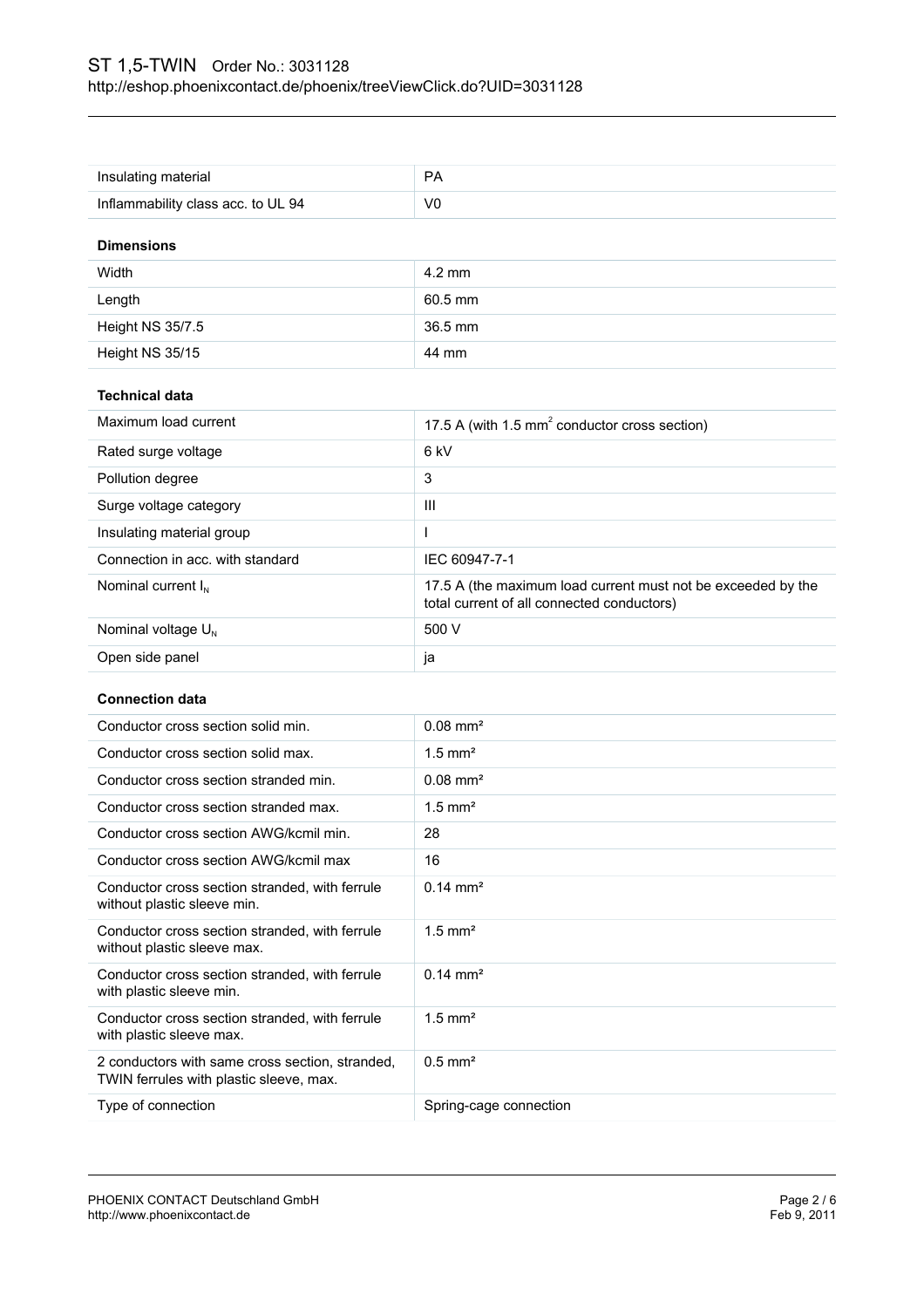| Stripping length                                                                 |                               | $10 \text{ mm}$                                                                                                                                                                      |
|----------------------------------------------------------------------------------|-------------------------------|--------------------------------------------------------------------------------------------------------------------------------------------------------------------------------------|
| Internal cylindrical gage                                                        |                               | A <sub>1</sub>                                                                                                                                                                       |
| <b>Certificates / Approvals</b>                                                  |                               |                                                                                                                                                                                      |
| $\mathcal{L}_{\mathsf{scheme}}$<br><b>GE</b><br>GL<br>$\mathbf{R}$<br><b>VDE</b> |                               |                                                                                                                                                                                      |
| Certification                                                                    |                               | BV, CB, CSA, CUL, DNV, GL, GOST, KR, LR, NK, UL, VDE-PZI                                                                                                                             |
| Certification Ex:                                                                |                               | <b>IECEx, KEMA-EX</b>                                                                                                                                                                |
| <b>Accessories</b>                                                               |                               |                                                                                                                                                                                      |
| Item                                                                             | Designation                   | Description                                                                                                                                                                          |
| <b>Assembly</b>                                                                  |                               |                                                                                                                                                                                      |
| 3030789                                                                          | ATP-ST-TWIN                   | Partition plate, Length: 76.6 mm, Width: 2 mm, Height: 45 mm,<br>Color: gray                                                                                                         |
| 3022218                                                                          | CLIPFIX 35                    | Snap-on end bracket, for 35 mm NS 35/7.5 or NS 35/15 DIN<br>rail, can be fitted with Zack strip ZB 8 and ZB 8/27, terminal strip<br>marker KLM 2 and KLM, width: 9.5 mm, color: gray |
| 3030488                                                                          | D-ST 2,5-TWIN                 | End cover, Length: 60.5 mm, Width: 2.2 mm, Height: 29 mm,<br>Color: gray                                                                                                             |
| 3036602                                                                          | <b>DS-ST 2,5</b>              | Cover segment, Length: 72 mm, Height: 36.5 mm, Color: gray                                                                                                                           |
| 1201442                                                                          | E/UK                          | End clamp, for assembly on NS 32 or NS 35/7.5 DIN rail                                                                                                                               |
| 0801762                                                                          | NS 35/7,5 CU UNPERF<br>2000MM | DIN rail, material: Copper, unperforated, height 7.5 mm, width 35<br>mm, length: 2 m                                                                                                 |
| 0801733                                                                          | NS 35/7,5 PERF 2000MM         | DIN rail, material: Steel, galvanized and passivated with a thick<br>layer, perforated, height 7.5 mm, width 35 mm, length: 2 m                                                      |
| 0801681                                                                          | NS 35/7,5 UNPERF 2000MM       | DIN rail, material: Steel, unperforated, height 7.5 mm, width 35<br>mm, length: 2 m                                                                                                  |
| 1201756                                                                          | NS 35/15 AL UNPERF 2000MM     | DIN rail, deep-drawn, high profile, unperforated, 1.5 mm thick,<br>material: Aluminum, height 15 mm, width 35 mm, length 2 m                                                         |
| 1201895                                                                          | NS 35/15 CU UNPERF 2000MM     | DIN rail, material: Copper, unperforated, 1.5 mm thick, height 15<br>mm, width 35 mm, length: 2 m                                                                                    |
| 1201730                                                                          | NS 35/15 PERF 2000MM          | DIN rail, material: Steel, perforated, height 15 mm, width 35 mm,<br>length: $2m$                                                                                                    |
| 1201714                                                                          | <b>NS 35/15 UNPERF 2000MM</b> | DIN rail, material: Steel, unperforated, height 15 mm, width 35<br>mm, length: 2 m                                                                                                   |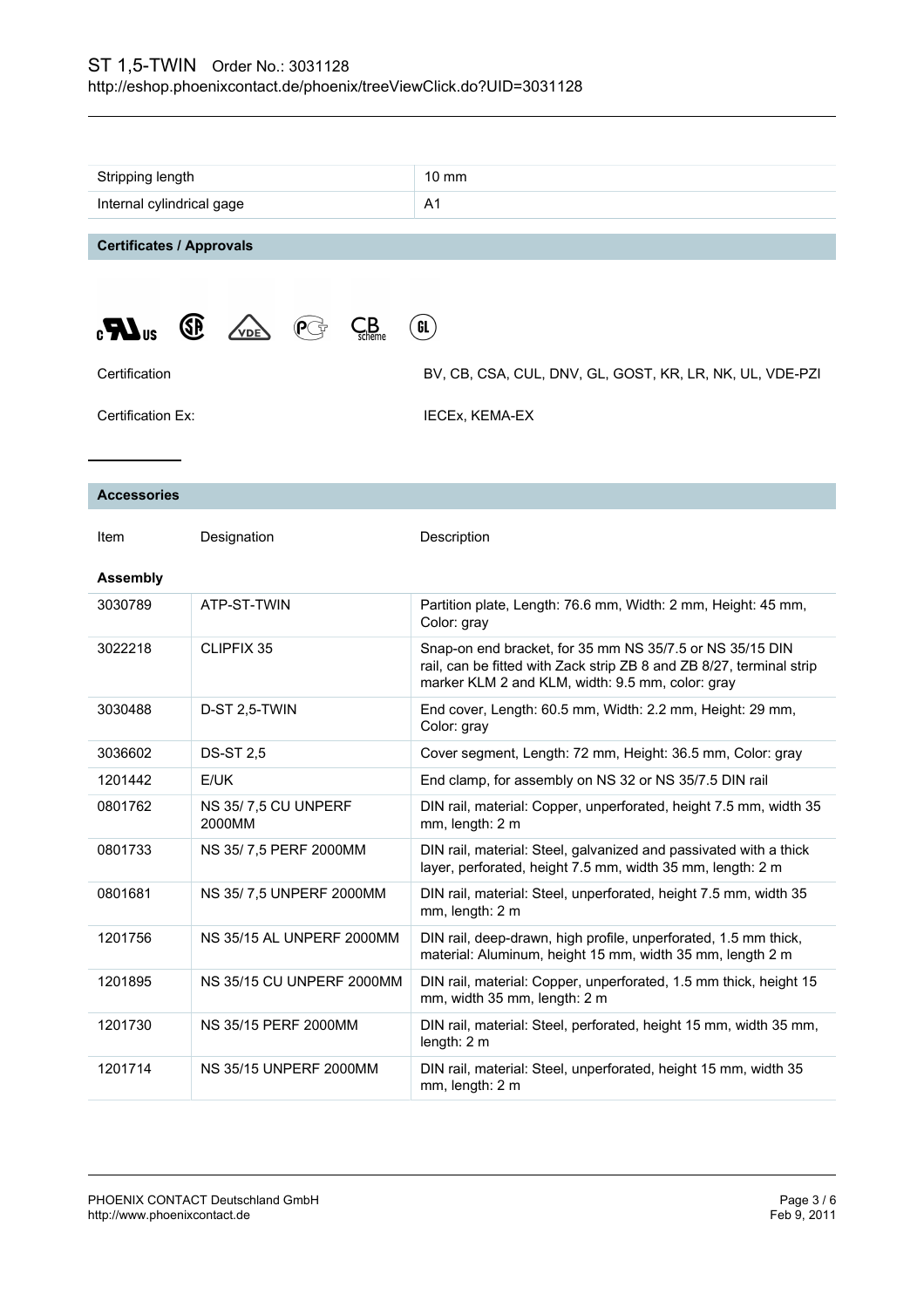| 1204504             | SZF 0-0,4X2,5              | Actuation tool, for ST terminal blocks, also suitable for use as a<br>bladed screwdriver, size: 0.4 x 2.5 x 75 mm, 2-component grip,<br>with non-slip grip                                                |
|---------------------|----------------------------|-----------------------------------------------------------------------------------------------------------------------------------------------------------------------------------------------------------|
| <b>Tools</b>        |                            |                                                                                                                                                                                                           |
| 0201647             | <b>RPS</b>                 | Reducing plug, Color: gray                                                                                                                                                                                |
| 3030970             | $PS-4$                     | Test adapter, Color: red                                                                                                                                                                                  |
| 3030925             | PAI-4                      | Test adapter, Color: gray                                                                                                                                                                                 |
| 0201744             | MPS-MT                     | Test plugs                                                                                                                                                                                                |
| 3031034             | ISH 1,5/0,5                | Insulation stop sleeve, Color: gray                                                                                                                                                                       |
| 3206131             | ISH 1,5/0,2                | Insulation stop sleeve, Color: white                                                                                                                                                                      |
| <b>Plug/Adapter</b> |                            |                                                                                                                                                                                                           |
| 0808639             | ZBF 4:SO/CMS               | Zack strip, flat, 10-section, divisible, special printing, marking<br>according to customer requirements                                                                                                  |
| 0808613             | ZBF 4/WH-100:UNBEDRUCKT    | Zack strip, flat, unprinted: 10-section, for individual labeling with<br>M-PEN or ZBF-T, large batch, sufficient for labeling 1000 terminal<br>blocks, color: white                                       |
| 0805823             | ZB 4:SO/CMS                | Zack strip, 10-section, divisible, special printing, marking<br>according to customer requirements                                                                                                        |
| 0805810             | ZB 4/WH-100:UNBEDRUCKT     | Zack strip, unprinted: 10-section, for individual labeling with M-<br>PEN, ZB-T or CMS system, large batch, sufficient for labeling<br>1000 terminal blocks, for a terminal width of 4.2 mm, color: White |
| 0811228             | X-PEN 0,35                 | Marker pen without ink cartridge, for manual labeling of markers,<br>labeling extremely wipe-proof, line thickness 0.35 mm                                                                                |
| 1051993             | <b>B-STIFT</b>             | Marker pen, for manual labeling of unprinted Zack strips, smear-<br>proof and waterproof, line thickness 0.5 mm                                                                                           |
| <b>Marking</b>      |                            |                                                                                                                                                                                                           |
| 3030352             | <b>FBS 20-4</b>            | Plug-in bridge, Number of positions: 20, Color: red                                                                                                                                                       |
| 3030158             | <b>FBS 10-4</b>            | Plug-in bridge, Number of positions: 10, Color: red                                                                                                                                                       |
| 3030145             | <b>FBS 5-4</b>             | Plug-in bridge, Number of positions: 5, Color: red                                                                                                                                                        |
| 3030132             | <b>FBS 4-4</b>             | Plug-in bridge, Number of positions: 4, Color: red                                                                                                                                                        |
| 3030129             | <b>FBS 3-4</b>             | Plug-in bridge, Number of positions: 3, Color: red                                                                                                                                                        |
| 3030116             | <b>FBS 2-4</b>             | Plug-in bridge, Number of positions: 2, Color: red                                                                                                                                                        |
| <b>Bridges</b>      |                            |                                                                                                                                                                                                           |
| 1201798             | NS 35/15-2,3 UNPERF 2000MM | DIN rail, material: Steel, unperforated, 2.3 mm thick, height 15<br>mm, width 35 mm, length: 2 m                                                                                                          |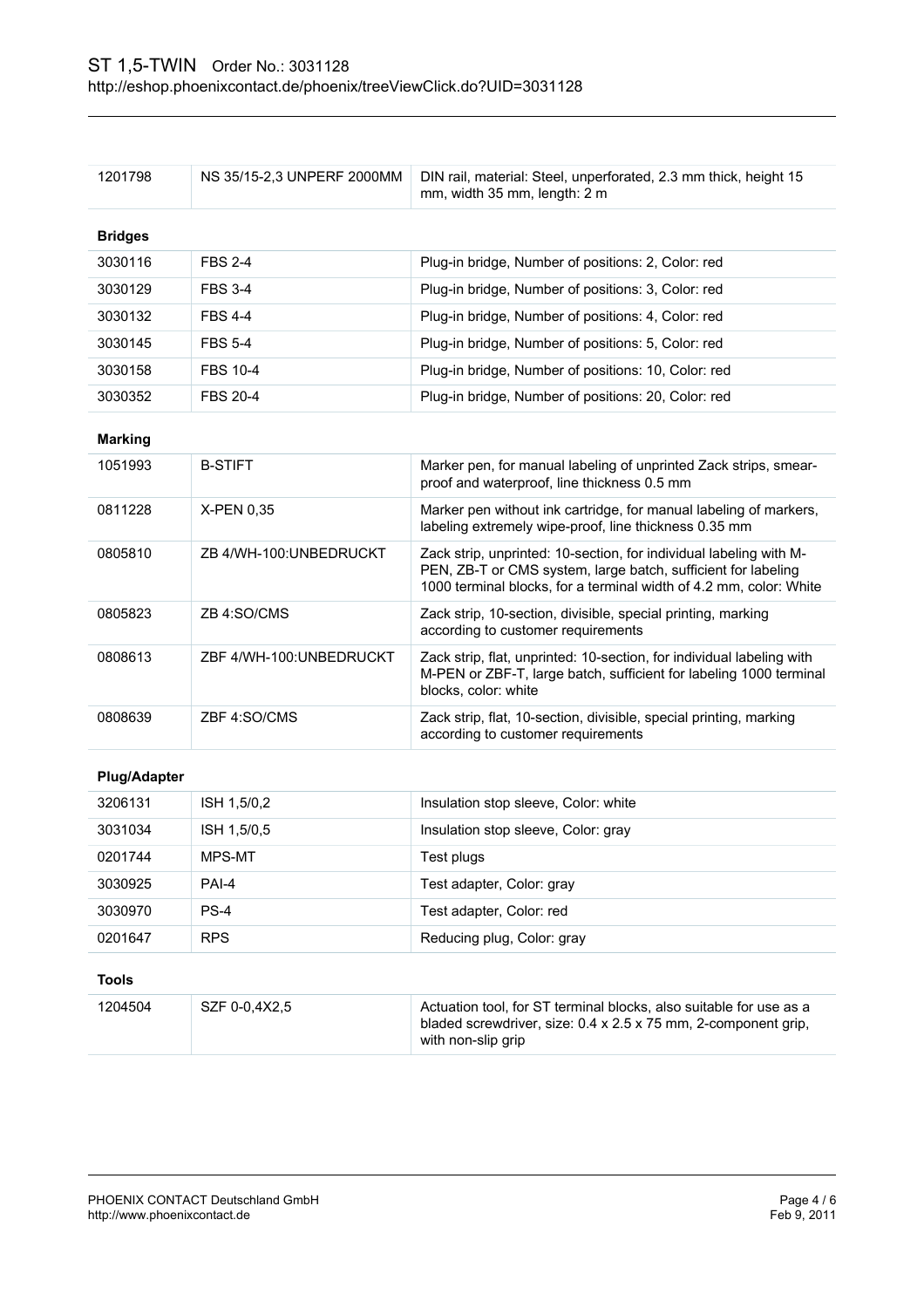## **Diagrams/Drawings**

Circuit diagram